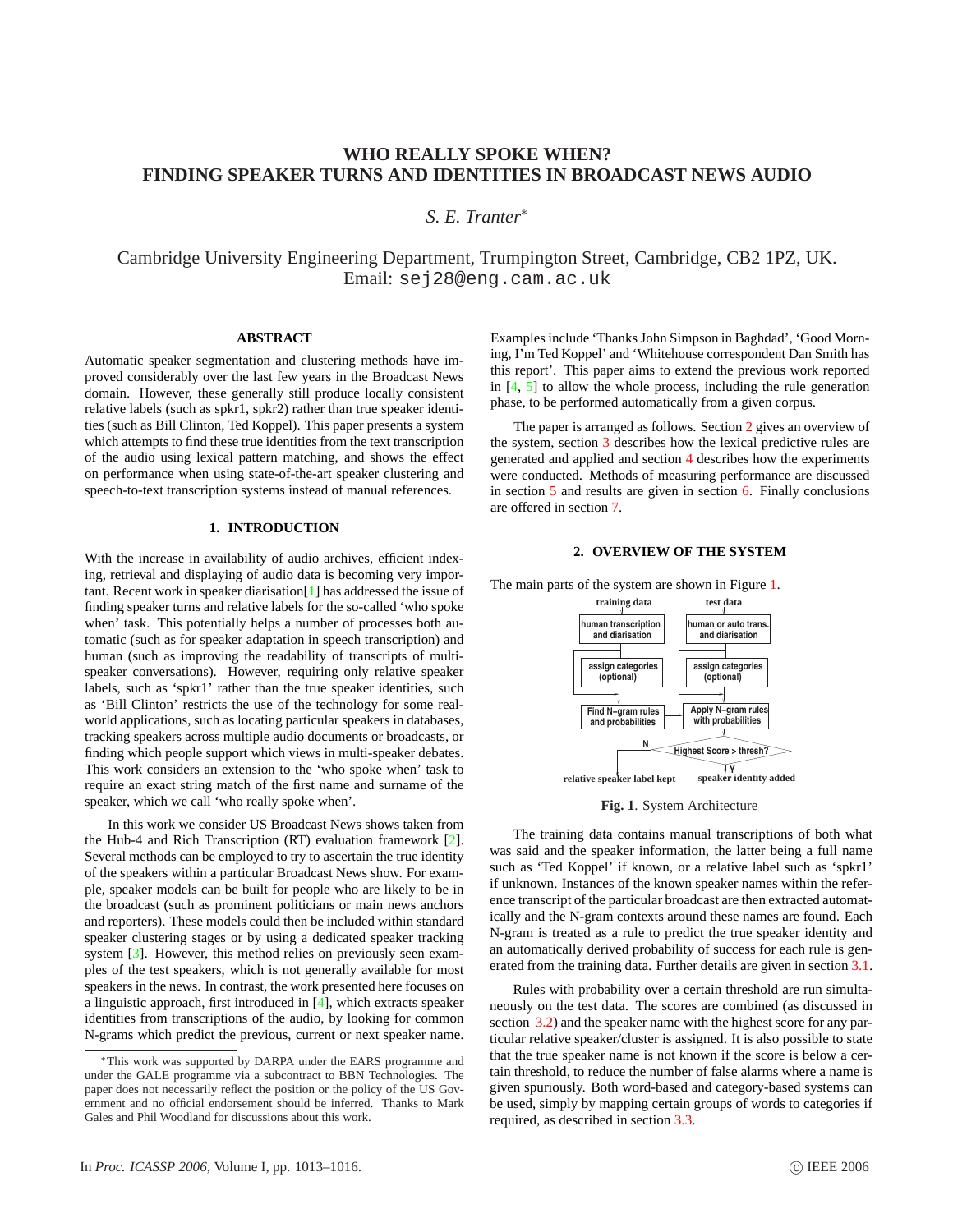### **3. LEARNING LEXICAL RULES**

<span id="page-1-0"></span>The lexical rules used to predict the previous, current or next speaker are essentially N-gram sequences learned from the training data and assigned a probability of being correct.

# **3.1. Extracting the N-grams**

When a speaker name appears in the training data transcription, and matches the previous, current, or next speaker identity, the N-gram context around this name is stored. In these experiments we use up to 5-grams with the preceding words, subsequent words and words including the name. The example below shows the three tri-grams generated when a speaker identity occurs mid-sentence.<sup>1</sup>

| This is John Simpson reporting from Baghdad -> |                       |  |         |  |
|------------------------------------------------|-----------------------|--|---------|--|
| { This is [name]                               |                       |  |         |  |
|                                                | is [name] reporting   |  | 3-grams |  |
|                                                | [name] reporting from |  |         |  |

Each N-gram that occurs for a certain speaker position (previous, current, next) more than a certain number of times is then considered as a predictive rule. Our experiments set this threshold at 5 occurrences, purely to reduce the number of rules in total and increase the chance that they generalise. The remaining rules are then run over the training data and the number of times that they correctly predict the speaker name is divided by the number of times that they fire to give a probability that the rule correctly predicts the speaker name given that it has fired. Rules whose probability exceeds a threshold are then applied to the test data. By changing this probability threshold a range of different performances can be obtained which can cover different types of potential application, rather than choosing a single operating point. The number of rules generated from the training data for the different cases with a probability cut-off of 0.5 are given in Table 1

| N-gram       | Prev-spkr | This-spkr | Next-spkr | <b>TOTAL</b> |
|--------------|-----------|-----------|-----------|--------------|
| $2$ -gram    | 13        | 25        | 54        | 92           |
| 3-gram       | 27        | 137       | 129       | 293          |
| 4-gram       | 16        | 124       | 49        | 189          |
| 5-gram       | q         | 67        | 14        | 90           |
| <b>TOTAL</b> | 65        | 353       | 246       | 664          |

**Table 1**. Number of rules generated from the training data to predict the real speaker name, when using a frequency cut-off of 5 and a probability cut-off of 0.5

# **3.2. Running the Rules on the Test Data**

All the chosen rules are run on the test-data simultaneously. When a rule with probability  $p_1$  is fired to suggest name  $n_1$  for a certain relative speaker cluster  $s_a$ , the score for the hypothesis that  $s_a = n_1$ is increased. When multiple rules support the same hypothesis their probabilities are combined using the formula:

$$
p_{1+2} = 1 - (1 - p_1)(1 - p_2)
$$

This is effectively the complement of the probability both rules are wrong given that they both fire and are independent. Other possibilities for combination, such as using Bayes' rule and looking at the evidence for the possible speaker names given the rules that have fired, or assuming that a rule firing for  $n_1$  should also negatively effect other postulated names  $n_2$ .., are not considered here.

A back-off system is used to stop duplicative rules being used *in the same scenario*, so for example if the rules were:

- 1. THIS-SPKR [name] reporting (p=0.7)
- 2. NEXT-SPKR [name] reporting (p=0.3)
- 3. NEXT-SPKR [name] reporting next (p=0.9)

then rule-1 and rule-3 would fire for the test set utterance 'John Simpson reporting next from Baghdad' but rule-2 would not, since it is a shorter N-gram within the same NEXT-SPKR scenario. The test set utterance 'John Simpson reporting from Baghdad <ENDOFSPKR>' however, would see only rules 1 and 2 fire. It may be argued that once an N-gram has been seen, any rule containing an M-gram such that  $M < N$  should not fire, irrespective of whether it is predicting the previous, current, or next speaker; but we restrict the use of back-off to preventing multiple rules over-inflating the score of a particular prediction. It is hoped that the use of combining scores from multiple rules simultaneously will help alleviate the problems from ambiguous cases, as in the example above, where certain N-grams can predict conflicting speaker positions. This is especially true if multiple triggers for the same speaker name exists within the broadcast.

It is possible in this framework to add additional blocking rules, which stop a rule firing if a certain context is also true. This can be very helpful when the number of rules is small, hand-chosen and they are fired sequentially, as is done in [\[4\]](#page-3-0), but becomes more complex when thousands of automatically determined rules are being considered simultaneously as in this system. Blocking rules therefore are left for future work within this framework.

### **3.3. Using Categories**

The system described so far works on the words in the transcription, but the generalisation to unseen data may be better using categories. For example, {[name] <SHOWNAME> <PLACE>} may be a more powerful predictor than just {[name] BBC News Washington}. We use classes similar to those used in [\[4\]](#page-3-0), namely GOODBYE, HELLO, OKAY, THANKS, LOCATION, PERSON, PERSON'S, SHOW, SHOW'S and TITLE. The constituents of these classes are extracted from the training data, with some manual additions and filtering, and from some additional information sources such as from Gazetteers or Census information. There is no restriction on the length of the class members and many are phrases rather than single words. The number of types and tokens of each of these classes in the training data is given in Table 2.

| Class           | # Types | #Tokens |
|-----------------|---------|---------|
| <b>GOODBYE</b>  | 6       | 58      |
| <b>HELLO</b>    | 36      | 2204    |
| OKAY            | 4       | 890     |
| <b>THANKS</b>   | 9       | 1317    |
| <b>LOCATION</b> | 4398    | 23732   |
| <b>PERSON</b>   | 8353    | 37715   |
| PERSON'S        | 9272    | 2399    |
| <b>SHOW</b>     | 75      | 3924    |
| SHOW'S          | 94      | 1166    |
| <b>TITLE</b>    | 267     | 22306   |

**Table 2**. Number of different words in each category (types) and the number of instances of these words in the training data (tokens).

<sup>&</sup>lt;sup>1</sup>In this work we consider only multiple-word names, such as John Simpson, and not single word names such as in 'over to you John'. This removes the issues surrounding how to score partial name matches.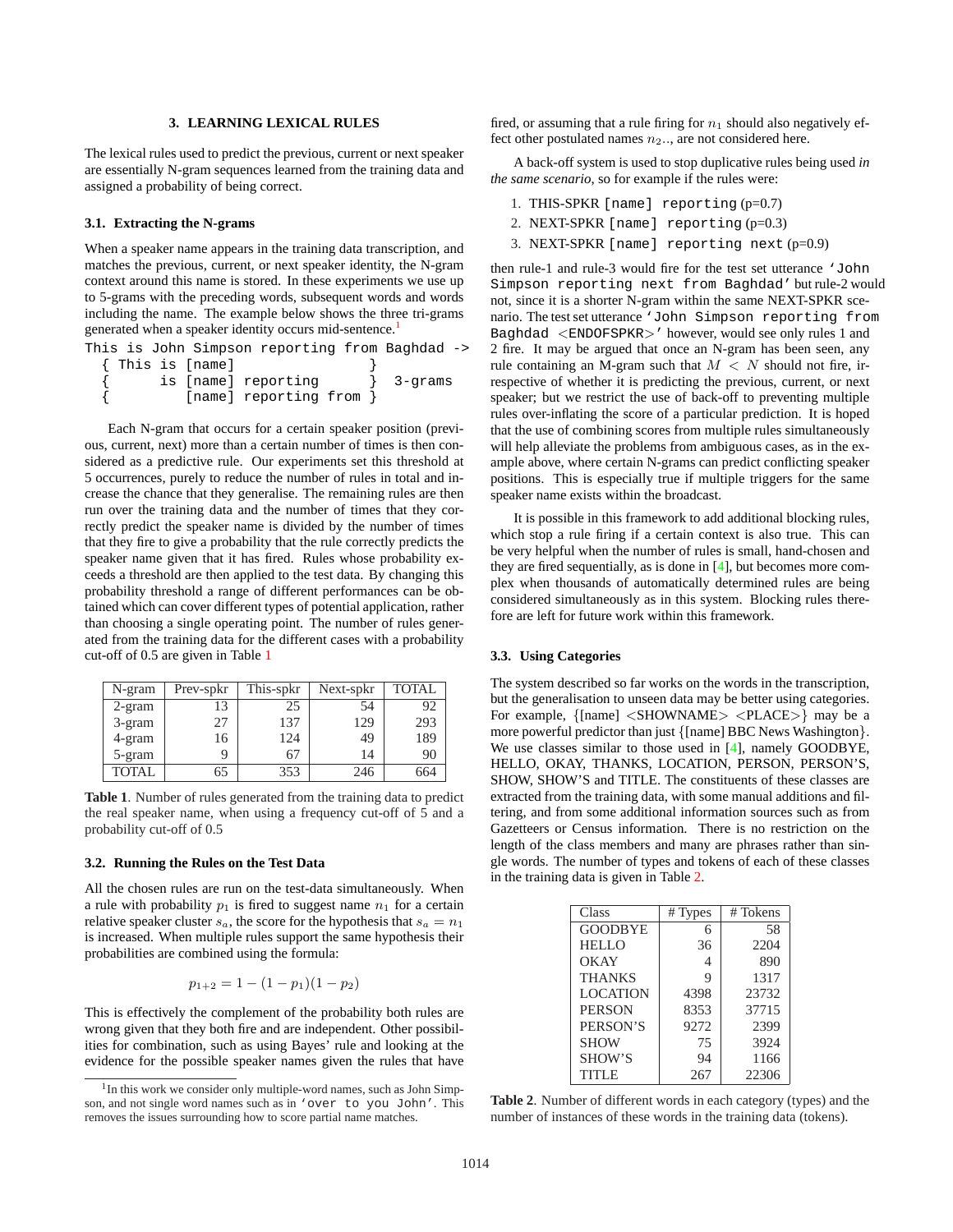#### **4. EXPERIMENTAL SET UP**

<span id="page-2-0"></span>The training data used for this task consisted of the Hub-4 1996/7 broadcast news training data. This is approximately 70 hours of audio, containing 288 different episodes, around half of which were marked up with named-entities. All the data had reference transcriptions and reference speaker identities (where known) or labels (where unknown) marked, and some additional corrections of known mismatches between transcribed speaker identities and their transcriptions in the text had been made. $<sup>2</sup>$  Two evaluation sets have been</sup> used. The first, dev04, is the 12 shows used for development in the RT-04 diarisation evaluation [\[2\]](#page-3-0). Half these shows were originally broadcast in Nov/Dec 2003, and the other half in February 2001. The second set, denoted eval04, is the RT-04 diarisation evaluation data, and consists of 12 shows broadcast in December 2003.

For the experiments reported in this paper, we assume all the multi-word speaker identities are available in the PERSON category list. This is trivial for the training data, but can also be a reasonable approximation for unseen data if a high-quality automatic namedentity (NE) extraction system, such as BBN's Identifinder[\[6\]](#page-3-0), is used to append potential speaker names from the transcripts onto the existing PERSON list before tagging the data. The effect of introducing automatic NE tagging into this system is left for future work.

Automatically generated transcriptions, using the Cambridge RT-04 STT evaluation system[\[7\]](#page-3-0) and speaker segmentation/clustering, using the Cambridge March 2005 diarisation system[\[8\]](#page-3-0) were also used on the eval04 data. Both systems offer state-of-the-art performance, with a WER of 12.6% and DER of 6.9% respectively.

# **5. MEASURING PERFORMANCE**

### **5.1. Performance Upper Bounds**

Firstly we consider the upper limit on performance using this technique. This is found by looking at the three possible scenarios for the reference speakers, namely

- **Available (A)** The reference speaker identity is provided and appears as a text string in the reference transcription *for that episode*.
- **Not Available (N)** The reference speaker identity is provided but does not appear as a text string in the reference transcription *for that episode*. This can be due to a number of reasons, for example show announcers whose names are known from *other* episodes, the use of synonyms requiring world knowledge (the president  $=$  Bill Clinton), or further text processing (John Smith and his wife  $Judy = Judy Smith$ ) or if the speaker is so famous their voice is supposedly known 'by everyone'.

# **Unnamed (U)** The reference speaker true identity is not provided.

The results on the reference transcripts are given in Table 3 for the different data sets. The amount of data for which the speaker name is accessible directly from the text remains around 78%. The shift from Unnamed to Not-available when moving away from the training data is mostly due to more cross-show name identification being used during the manual annotation of the dev04 and eval04 data. The  $eval04$  data is clearly harder as the unrecoverable  $N$  data is over 3 times higher than for the training data. Using automatic transcriptions increases this by a further factor of 3 to 42.5% of the data. This is mostly due to transcription errors of the speaker names.

(These 'errors' are often harsh. For example, 'Stephen Roach' is not an exact string match of 'Steven Roche', so is scored as an error, even though it represents the same name as the reference speaker.)

| Data               | А     | N     | U     | Total      | Number of |
|--------------------|-------|-------|-------|------------|-----------|
|                    |       |       |       | Time $(h)$ | Instances |
| Training           | 79.3% | 4.0%  | 16.8% | 148.2      | 6912      |
| dev04              | 78.2% | 8.8%  | 13.0% | 4.3        | 195       |
| eval <sub>04</sub> | 76.8% | 12.9% | 10.3% | 4.2        | 206       |
| eval04-asr         | 47.3% | 42.5% | 10.3% | 4.2        | 138       |

**Table 3**. % of data which is Available (A), Not-available (N) and Unnamed (U) in the reference transcripts. This gives an upper bound on performance using this technique, since the N names are unrecoverable. The numbers when using automatic transcriptions on the eval04 data (eval04-asr) are also given.

### **5.2. Real Performance**

All capitalisation, named-entity tags and punctuation mark up was removed from the training data before processing. The simple category tagging as described in section [3.3](#page-1-0) was (optionally) applied and the rules and their associated probabilities were obtained as de-scribed in section [3.1.](#page-1-0) The filtered rules were then run simultaneously as described in section [3.2.](#page-1-0) For each relative speaker cluster, the final name was chosen to be the name with the highest score over all its segments so long as this exceeded a certain threshold (initially set to 0). For scoring the possible scenarios are

**Correct** The system speaker and reference speaker identities match.

- **Substitution** The system speaker and reference speaker identities do not match exactly.
- **Insertion** The system gives a speaker identity but the reference speaker is unnamed.
- **Deletion** The system does not give a speaker identity but there is a reference speaker identity.

**Un-corr** Both system and reference do not give a speaker identity.

The definitions are all time-weighted and when using automatic diarisation the insertion and deletion components may also contain errors due to false-alarms or misses in the speech detection phase of the segmentation.

It is possible to define an error rate to be analogous with the traditional word error rate, namely:

$$
SER = \frac{S+D+I}{N} = \frac{S+D+I}{C+S+I+D+U}
$$

but the deletion term tends to dominate and in most practical systems we expect insertion and substitution errors to be more important to the end-user. It is possible to address this issue by assigning a small weight to the deletion term, such as 0.1, but instead we consider the problem from another angle. By thinking of the task as that of finding the labelled target speakers, we can define precision and recall-like measures:

$$
P = \frac{\#(\text{retrieved} \cap \text{correct})}{\# \text{retrieved}} = \frac{C}{C + S + I}
$$

$$
R = \frac{\#(\text{retrieved} \cap \text{correct})}{\# \text{possible}} = \frac{C}{C + S + D}
$$

By varying the probability threshold when selecting rules, an operating curve using the precision-recall measures can be formed, as in Figure [2.](#page-3-0) Since many relative speaker labels may be mapped to the same speaker identity, the segment groupings will change and the resulting new DER can also be used to assess performance.

<sup>2</sup>These corrections produced at Cambridge University are available from the Linguistic Data Consortium (LDC).